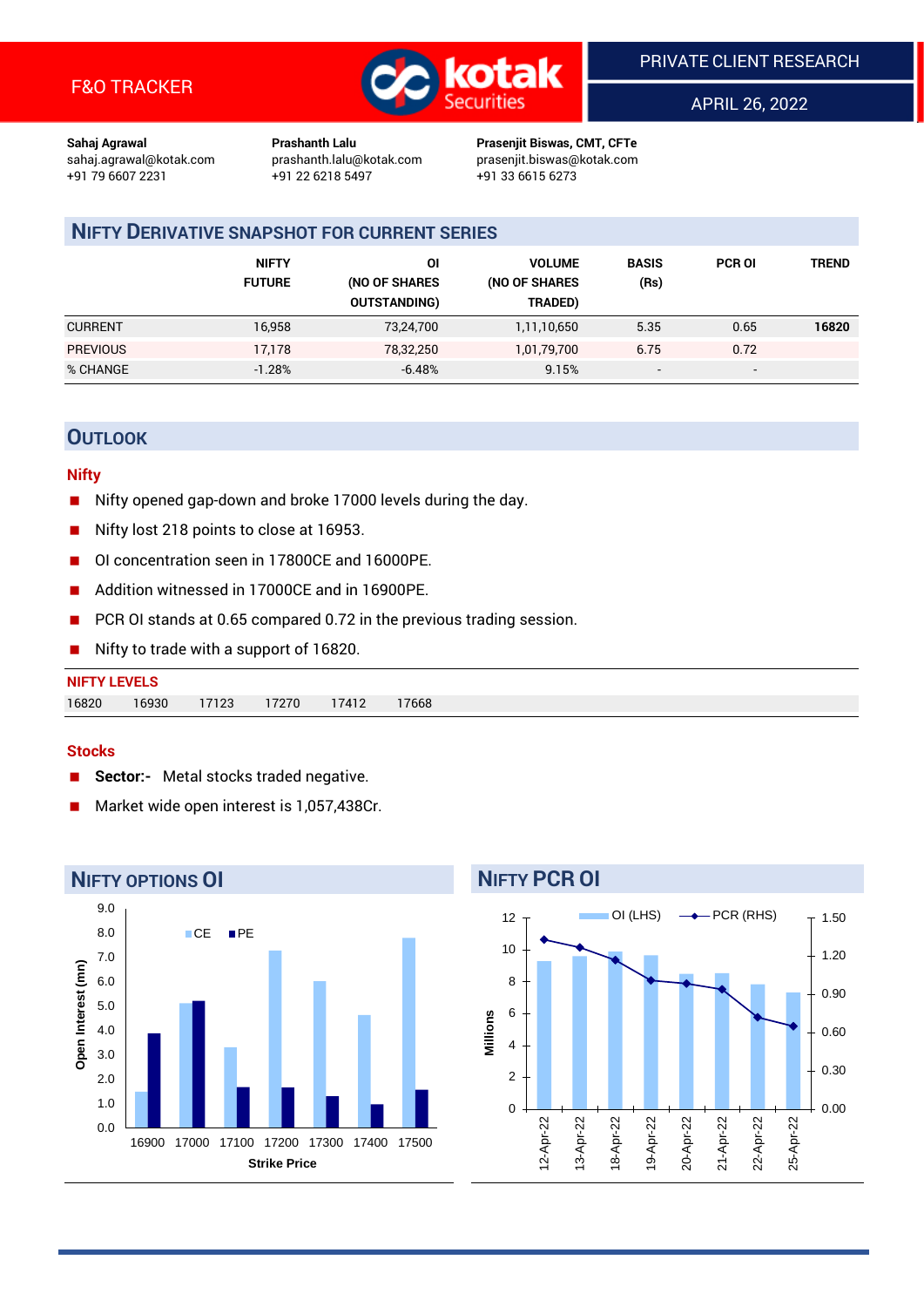# **FUTURE STATISTICS**

## **OI INCREASE**

| <b>SYMBOL</b>     | OI    | ΟI           | <b>PRICE CHG</b> |
|-------------------|-------|--------------|------------------|
|                   | (%)   | (SHARES)     | (%)              |
| <b>JKCEMENT</b>   | 26.8% | 4,21,225     | $-3.5%$          |
| <b>NAM-INDIA</b>  | 24.5% | 35,58,400    | $-3.0%$          |
| <b>CUMMINSIND</b> | 22.4% | 22,22,400    | $-5.8%$          |
| <b>ATUL</b>       | 14.1% | 1,54,350     | $-0.6%$          |
| ABB               | 13.7% | 3,18,250     | $-2.8%$          |
| <b>PNB</b>        | 11.2% | 28,29,28,000 | $-1.4%$          |
| <b>MOTHERSUMI</b> | 11.1% | 3,30,40,000  | $-3.8%$          |
| <b>IPCALAB</b>    | 10.9% | 8.40.600     | $-2.7%$          |
| <b>APLLTD</b>     | 10.6% | 20,29,300    | $-0.2%$          |
| <b>HONAUT</b>     | 10.4% | 7.995        | $-0.1%$          |

| <b>OI DECREASE</b> |          |             |                  |
|--------------------|----------|-------------|------------------|
| <b>SYMBOL</b>      | ΟI       | ΟI          | <b>PRICE CHG</b> |
|                    | (%)      | (SHARES)    | (%)              |
| <b>PFIZER</b>      | $-14.7%$ | 95,625      | $-0.8%$          |
| <b>DIXON</b>       | $-14.7%$ | 6,30,000    | 0.3%             |
| <b>INDIAMART</b>   | $-13.2%$ | 2,97,600    | $-0.2%$          |
| <b>LALPATHLAB</b>  | $-13.0%$ | 6.65.750    | $-0.4%$          |
| <b>CHAMBLFERT</b>  | $-10.1%$ | 30,45,000   | $-4.2%$          |
| <b>GUJGASLTD</b>   | $-9.1%$  | 29,32,500   | 1.9%             |
| <b>COALINDIA</b>   | $-9.0%$  | 4,49,65,200 | $-6.8%$          |
| <b>HDFCAMC</b>     | $-8.4%$  | 35,19,600   | $-2.0%$          |
| <b>CROMPTON</b>    | $-8.3%$  | 48.77.400   | $-2.0%$          |
| <b>IGL</b>         | $-6.6%$  | 1,69,18,000 | $-1.2%$          |

# **CASH STATISTICS**

| <b>TOP VOLUMES</b> |                      |              |              |  |  |  |  |  |
|--------------------|----------------------|--------------|--------------|--|--|--|--|--|
| <b>SYMBOL</b>      | <b>TRADED SHARES</b> | <b>VALUE</b> | <b>CLOSE</b> |  |  |  |  |  |
|                    | (QTY)                | (IN LAKHS)   |              |  |  |  |  |  |
| <b>ICICIBANK</b>   | 3,54,17,460          | 2,67,688     | 752          |  |  |  |  |  |
| <b>RELIANCE</b>    | 78,74,671            | 2,13,498     | 2.695        |  |  |  |  |  |
| <b>HDFCBANK</b>    | 1,04,67,744          | 1,41,576     | 1,366        |  |  |  |  |  |
| <b>TATASTEEL</b>   | 72.31.046            | 89,168       | 1,220        |  |  |  |  |  |
| <b>ADANIPOWER</b>  | 2,59,09,476          | 70,063       | 272          |  |  |  |  |  |
| <b>TCS</b>         | 19,60,694            | 69,758       | 3,548        |  |  |  |  |  |
| <b>SBIN</b>        | 1,40,57,444          | 69,593       | 495          |  |  |  |  |  |
| <b>HDFC</b>        | 29,99,737            | 65,868       | 2,211        |  |  |  |  |  |
| <b>TATAMOTORS</b>  | 1,47,29,009          | 63.159       | 425          |  |  |  |  |  |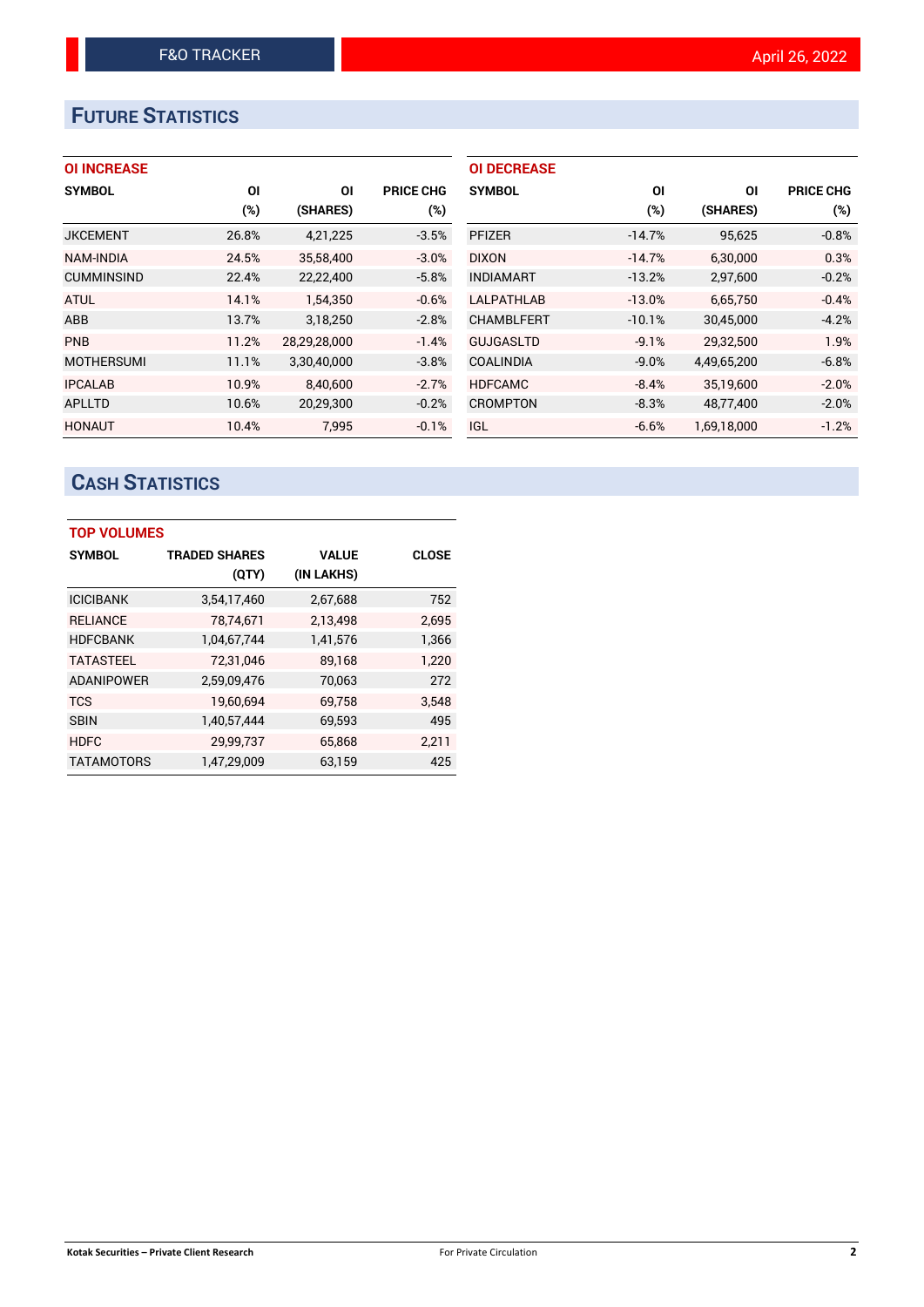# **OPTION STATISTICS**

## **SIGNIFICANT CALL OPEN INTEREST**

| <b>SYMBOL</b>     | <b>STRK</b><br><b>PRICE</b> | <b>OPTION</b><br>TYPE | <b>CLOSE</b><br>(RS) | FUT<br><b>CLOSE</b> | ΟI<br>(SHARES) |
|-------------------|-----------------------------|-----------------------|----------------------|---------------------|----------------|
| ONGC              | 175                         | <b>CE</b>             | 0.2                  | 170                 | 3,30,71,500    |
| <b>LUPIN</b>      | 800                         | CF                    | 0.6                  | 725                 | 26,88,550      |
| ONGC              | 180                         | <b>CE</b>             | 0.2                  | 170                 | 1,98,04,400    |
| COALINDIA         | 210                         | CE                    | 0.3                  | 189                 | 1,00,42,200    |
| <b>TATAPOWER</b>  | 300                         | <b>CE</b>             | 0.2                  | 248                 | 2,26,26,000    |
| <b>COALINDIA</b>  | 200                         | CE                    | 0.6                  | 189                 | 80,93,400      |
| <b>NTPC</b>       | 160                         | СE                    | 0.3                  | 156                 | 1,94,31,300    |
| <b>MARUTI</b>     | 8,000                       | CF                    | 77.2                 | 7.906               | 5,15,900       |
| <b>BHARTIARTL</b> | 780                         | <b>CE</b>             | 0.3                  | 738                 | 63,77,350      |
| <b>HINDALCO</b>   | 580                         | CE                    | 0.3                  | 496                 | 52,42,775      |

| <b>SIGNIFICANT PUT OPEN INTEREST</b> |              |               |              |              |           |  |  |  |  |  |
|--------------------------------------|--------------|---------------|--------------|--------------|-----------|--|--|--|--|--|
| <b>SYMBOL</b>                        | <b>STRK</b>  | <b>OPTION</b> | <b>CLOSE</b> | <b>FUT</b>   | ΟI        |  |  |  |  |  |
|                                      | <b>PRICE</b> | <b>TYPE</b>   | (RS)         | <b>CLOSE</b> | (SHARES)  |  |  |  |  |  |
| <b>COALINDIA</b>                     | 180          | <b>PE</b>     | 0.8          | 189          | 47,92,200 |  |  |  |  |  |
| <b>NTPC</b>                          | 155          | <b>PE</b>     | 0.6          | 156          | 98,04,000 |  |  |  |  |  |
| <b>COALINDIA</b>                     | 190          | <b>PE</b>     | 3.5          | 189          | 34,23,000 |  |  |  |  |  |
| M&M                                  | 810          | <b>PE</b>     | 0.4          | 903          | 10,82,900 |  |  |  |  |  |
| GAIL                                 | 160          | <b>PE</b>     | 3.2          | 158          | 17,69,000 |  |  |  |  |  |
| <b>ITC</b>                           | 250          | <b>PE</b>     | 1.0          | 256          | 71.74.400 |  |  |  |  |  |
| <b>ACC</b>                           | 2,100        | <b>PE</b>     | 4.2          | 2,267        | 1,85,250  |  |  |  |  |  |
| <b>COALINDIA</b>                     | 185          | <b>PE</b>     | 1.7          | 189          | 21,50,400 |  |  |  |  |  |
| <b>TATAPOWER</b>                     | 250          | <b>PE</b>     | 4.9          | 248          | 51,63,750 |  |  |  |  |  |
| M&M                                  | 860          | <b>PE</b>     | 0.7          | 903          | 6,58,000  |  |  |  |  |  |

| SIGNIFICANT CALL OPEN INTEREST ADDITION |                             |                              |                           |               |                      | SIGNIFICANT PUT OPEN INTEREST ADDITION |                             |                              |                           |               |                      |
|-----------------------------------------|-----------------------------|------------------------------|---------------------------|---------------|----------------------|----------------------------------------|-----------------------------|------------------------------|---------------------------|---------------|----------------------|
| <b>SYMBOL</b>                           | <b>STRK</b><br><b>PRICE</b> | <b>OPTION</b><br><b>TYPE</b> | <b>OPEN</b><br><b>INT</b> | OI CHG<br>(%) | <b>CLOSE</b><br>(Rs) | <b>SYMBOL</b>                          | <b>STRK</b><br><b>PRICE</b> | <b>OPTION</b><br><b>TYPE</b> | <b>OPEN</b><br><b>INT</b> | OI CHG<br>(%) | <b>CLOSE</b><br>(Rs) |
| <b>HINDALCO</b>                         | 490                         | <b>CE</b>                    | 1,26,850                  | 11700%        | 11.5                 | <b>BALRAMCHIN</b>                      | 420                         | <b>PE</b>                    | 2,54,400                  | 1888%         | 2.3                  |
| <b>BALRAMCHIN</b>                       | 460                         | <b>CE</b>                    | 2,60,800                  | 2617%         | 10.5                 | <b>RAIN</b>                            | 160                         | <b>PE</b>                    | 2,72,500                  | 1457%         | 1.3                  |
| <b>TECHM</b>                            | 1,280                       | <b>CE</b>                    | 1,21,800                  | 1592%         | 14.6                 | <b>BALRAMCHIN</b>                      | 410                         | <b>PE</b>                    | 1,04,000                  | 550%          | 1.6                  |
| LT                                      | 1.660                       | <b>CE</b>                    | 1,18,450                  | 1273%         | 14.3                 | AMBUJACEM                              | 390                         | <b>PE</b>                    | 1.08.000                  | 500%          | 15.2                 |
| <b>TATASTEEL</b>                        | 1,240                       | <b>CE</b>                    | 4,57,300                  | 998%          | 11.4                 | <b>BALRAMCHIN</b>                      | 430                         | <b>PE</b>                    | 2,16,000                  | 382%          | 3.5                  |
| <b>DELTACORP</b>                        | 280                         | <b>CE</b>                    | 3,17,400                  | 962%          | 1.9                  | <b>HDFCBANK</b>                        | 1.280                       | <b>PE</b>                    | 13.18.900                 | 364%          | 1.1                  |
| <b>BALRAMCHIN</b>                       | 470                         | <b>CE</b>                    | 2,62,400                  | 925%          | 5.9                  | <b>INFY</b>                            | 1,460                       | <b>PE</b>                    | 3,56,100                  | 207%          | 1.7                  |
| <b>CIPLA</b>                            | 950                         | <b>CE</b>                    | 1,18,950                  | 815%          | 13.3                 | <b>HINDALCO</b>                        | 490                         | <b>PE</b>                    | 5,16,000                  | 202%          | 6.3                  |
| <b>JSWSTEEL</b>                         | 710                         | <b>CE</b>                    | 1,64,700                  | 771%          | 12.3                 | AMBUJACEM                              | 385                         | <b>PE</b>                    | 1,30,500                  | 156%          | 11.4                 |
| <b>IEX</b>                              | 225                         | <b>CE</b>                    | 12,45,000                 | 672%          | 2.1                  | AMBUJACEM                              | 380                         | <b>PE</b>                    | 5,80,500                  | 150%          | 7.7                  |

|                  | <b>CALL OPTION VOLUMES</b> |               |                  |              | <b>PUT OPTION VOLUMES</b> |              |               |                  |              |
|------------------|----------------------------|---------------|------------------|--------------|---------------------------|--------------|---------------|------------------|--------------|
| <b>SYMBOL</b>    | <b>STRK</b>                | <b>OPTION</b> | <b>CONTRACTS</b> | <b>CLOSE</b> | <b>SYMBOL</b>             | <b>STRK</b>  | <b>OPTION</b> | <b>CONTRACTS</b> | <b>CLOSE</b> |
|                  | <b>PRICE</b>               | <b>TYPE</b>   |                  | (Rs)         |                           | <b>PRICE</b> | <b>TYPE</b>   |                  | (Rs)         |
| <b>RELIANCE</b>  | 2,800                      | <b>CE</b>     | 39,015           | 4.6          | <b>RELIANCE</b>           | 2,700        | <b>PE</b>     | 33,704           | 31.2         |
| <b>ICICIBANK</b> | 760                        | <b>CE</b>     | 37,974           | 8.9          | <b>RELIANCE</b>           | 2.600        | <b>PE</b>     | 18.361           | 4.5          |
| <b>RELIANCE</b>  | 2,700                      | <b>CE</b>     | 28,453           | 23.5         | <b>RELIANCE</b>           | 2,680        | <b>PE</b>     | 17,486           | 21.5         |
| <b>ICICIBANK</b> | 770                        | <b>CE</b>     | 28,093           | 5.4          | <b>RELIANCE</b>           | 2.660        | <b>PE</b>     | 16.954           | 14.5         |
| <b>RELIANCE</b>  | 2,760                      | <b>CE</b>     | 27,758           | 7.7          | <b>ICICIBANK</b>          | 750          | <b>PE</b>     | 14.264           | 9.4          |
| <b>RELIANCE</b>  | 2.740                      | <b>CE</b>     | 24.843           | 10.9         | <b>RELIANCE</b>           | 2.720        | <b>PE</b>     | 11.939           | 43.7         |
| <b>MARUTI</b>    | 8.000                      | <b>CE</b>     | 22,911           | 77.2         | <b>TATASTEEL</b>          | 1,200        | <b>PE</b>     | 11,571           | 12.9         |
| <b>HDFCBANK</b>  | 1.400                      | <b>CE</b>     | 22,029           | 7.6          | <b>HDFCBANK</b>           | 1.300        | <b>PE</b>     | 10.826           | 2.9          |
| <b>ICICIBANK</b> | 800                        | <b>CE</b>     | 20,317           | 1.5          | <b>RELIANCE</b>           | 2.740        | <b>PE</b>     | 10.096           | 58.9         |
| <b>HDFCBANK</b>  | 1,360                      | <b>CE</b>     | 20,137           | 23.2         | <b>RELIANCE</b>           | 2.640        | <b>PE</b>     | 9.357            | 9.6          |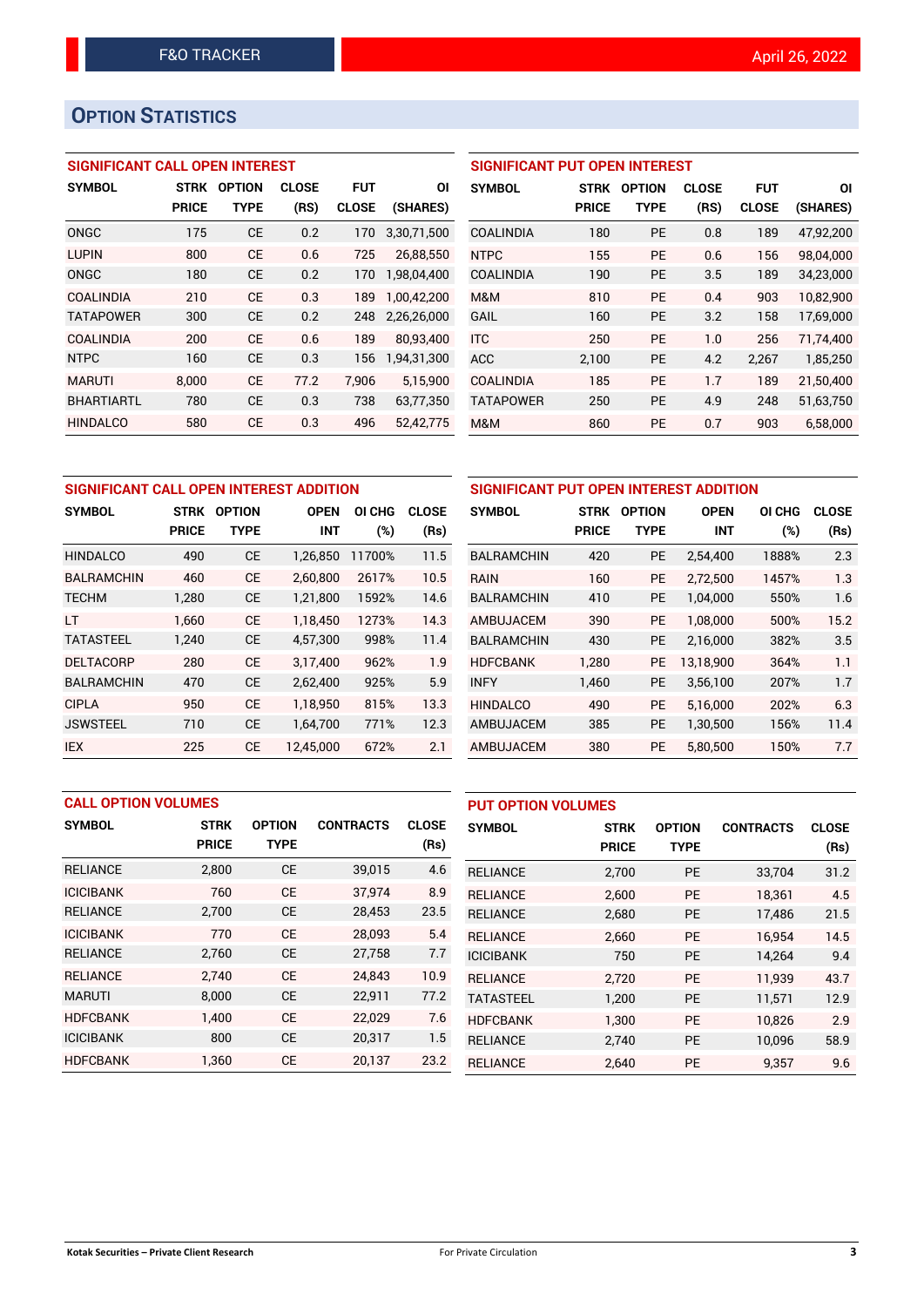## **RATING SCALE (PRIVATE CLIENT GROUP)**

- **BUY**  Stock/Index looks strong from the expiry/near term perspective and is expected to gain on the basis of technical and/or derivative parameters. Time frame is minimum of current expiry and in certain cases extend to the next series depending on the stock behaviour. Strict stop loss needs to be adhered to for every buy/long recommendation given.
- **SELL** Stock/Index looks weak from the expiry/near term perspective and is expected to gain on the basis of technical and/or derivative parameters. Time frame is minimum of current expiry and in certain cases extend to the next series depending on the stock behaviour. Strict stop loss needs to be adhered to for every sell/short recommendation given.

#### **FUNDAMENTAL RESEARCH TEAM (PRIVATE CLIENT GROUP)**

**Shrikant Chouhan Arun Agarwal Amit Agarwal, CFA Hemali Dhame** shrikant.chouhan@kotak.com arun.agarwal@kotak.com agarwal.amit@kotak.com Hemali.Dhame@kotak.com +91 22 6218 5408 +91 22 6218 6443 +91 22 6218 6439 +91 22 6218 6433

Metals & Mining, Midcap Pharmaceuticals Pharmaceuticals Research Associate Support Executive<br>
iatin.damania@kotak.com purvi.shah@kotak.com rini.mehta@kotak.com k.kathirvelu@kotak.com jatin.damania@kotak.com

**Sumit Pokharna** Pankaj Kumar<br>Oil and Gas, Information Tech Construction, sumit.pokharna@kotak.com pankajr.kumar@kotak.com +91 22 6218 6438 +91 22 6218 6434

Construction, Capital Goods & Midcaps

Transportation, Paints, FMCG

**Jatin Damania Purvi Shah Rini Mehta K. Kathirvelu** +91 22 6218 6440 +91 22 6218 6432 +91 80801 97299 +91 22 6218 6427

## **TECHNICAL RESEARCH TEAM (PRIVATE CLIENT GROUP)**

**Shrikant Chouhan Amol Athawale Sayed Haider** [shrikant.chouhan@kotak.com](mailto:shrikant.chouhan@kotak.com) [amol.athawale@kotak.com](mailto:amol.athawale@kotak.com) Research Associate +91 22 6218 5408 +91 20 6620 3350 [sayed.haider@kotak.com](mailto:sayed.haider@kotak.com)

+91 22 62185498

### **DERIVATIVES RESEARCH TEAM (PRIVATE CLIENT GROUP)**

+91 79 6607 2231 +91 22 6218 5497 +91 33 6615 6273

**Sahaj Agrawal Prashanth Lalu Prasenjit Biswas, CMT, CFTe** [prasenjit.biswas@kotak.com](mailto:prasenjit.biswas@kotak.com)